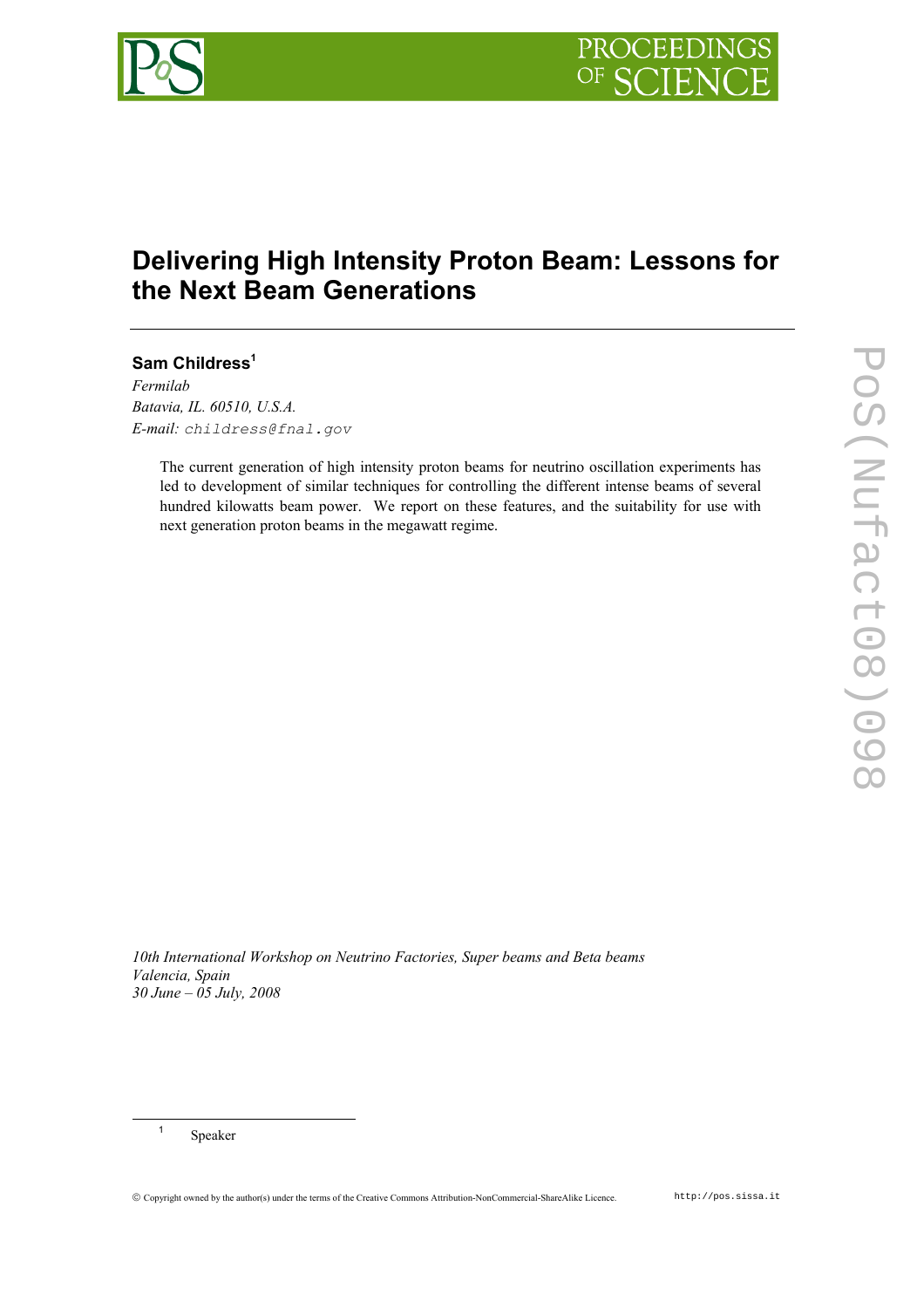#### **1. Introduction**

Neutrino experiments to measure the effect of oscillations, in which neutrinos change from one type into another, are currently key components of the physics research programs at accelerator laboratories in Japan, the United States and Europe. To generate the intense fluxes of neutrinos needed, these experiments must target the most intense proton beams achievable, with beam powers measured in hundreds of kilowatts (kW). These beams share some key design features and constraints, which are discussed in this paper. We also consider some important lessons for the next generation of these beams, with proton beam power reaching the megawatt (MW) regime.

#### **2. Key Proton Beam Cnsiderations**

The most compelling feature for several hundred kW proton beams is that they can damage most materials very quickly. A few seconds or even one cycle of mis-steered beam can readily disable most components. Besides prevention of accidental beam loss, significant limits on normal operation proton beam transport loss are also needed. Fractional beam loss limits of a few x  $10^{-5}$  of the beam are desirable to provide component residual radioactivity levels enabling efficient maintenance and repair interventions. Another consideraiton is that very large numbers of integrated protons on target are needed to produce the neutrino fluxes for precision neutrino oscillation experiments. Typical experiment needs for integrated protons are now from  $10^{20}$  to  $10^{21}$ .

These considerations have naturally led to the development of hardware and control systems to both greatly minimize the potential for large accidental beam loss, and to enhance primary transport and targeting precision. While significant differences exist in a number of design constraints for each beam system, many common features have been incorporated into the designs for these highest power external proton beams. All have developed comprehensive beam permit or interlock systems to guard against mis-steered high intensity beam. Accelerator and proton transport conditions are assessed for each beam pulse prior to a decision to enable extraction This is then repeated for millions of beam pulses. Precision transport and targeting control is needed both to minimize dynamic stress effects on targets, and for physics background considerations. Machine quality vacuum levels are maintained in these single pass beam transports to eliminate the beam loss from vacuum interface windows. Beam loss monitors are used extensively to quantify any lost beam, and as inputs into the permit protection systems. Beam position excursions are also carefully monitored and controlled.

#### **3. The First Generation "Super Beams"**

The current generation of conventional type neutrino beams, produced from pion and kaon decays, have been described as "Super Beams", as although the neutrino production approach is one in use for many years, the unprecendented targeted proton beam powers make the construction and operation of these beams significantly more challenging. Described below in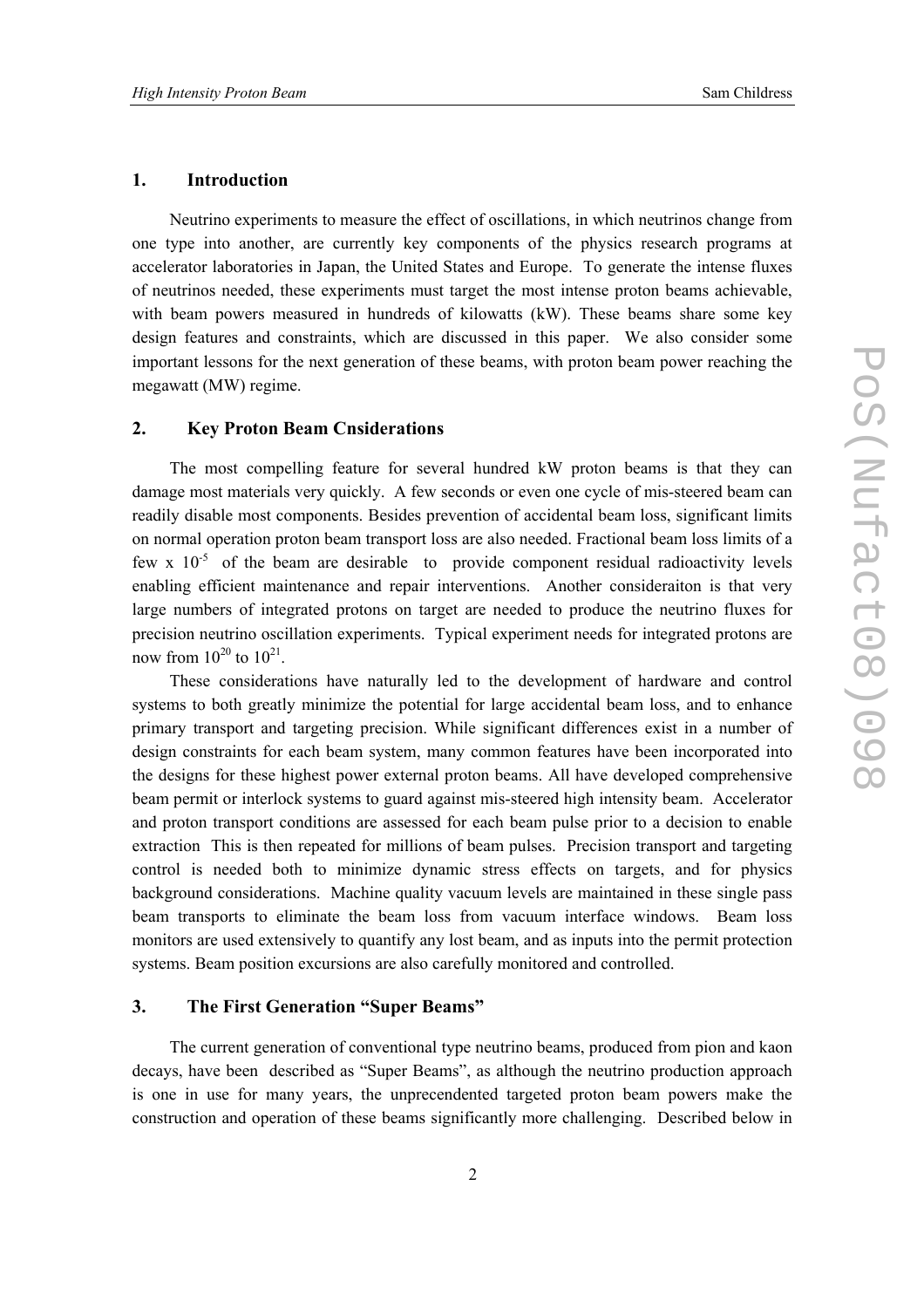chronological start-up order are some of the design features and challenges for each of the three first generation such beams.

#### **3.1 NuMI (Fermilab Neutrinos at the Main Injector)**

The Fermilab NuMI beam is designed to deliver 120 GeV protons to the graphite neutrino production target with a system design beam power of 400 kW. The proton beam is extracted from the Main Injector with a fast single turn kicker extraction, and a pulse length of 9.6 µs. Operating cycle time is 2.2 s. Typical current NuMI beam intensity is 3.0 to 3.7  $\times 10^{13}$  protons per pulse, dependent on cycle sharing with other users. Operating beam power varies from 265 kW in shared mode to 320 kW in NuMI only mode.. After extraction, the proton transport line is bent downward at 156 mradians to a Pretarget beam enclosure and Target Hall, both mined in dolemitic rock. Beam size at the target is 1.1mm  $\sigma$  in both planes. Final targeted proton beam angle is downward by 58 mradians providing aim of the neutrino beam toward the MINOS far detector site located 735 km away in Soudan, MN.

This beam was commissioned beginning in December 2004. Since the May 2005 start of operation for the MINOS  $v_{\mu}$  disappearance experiment, a total of 4.9 x10<sup>20</sup> protons on target have been accumulated as of June 2008.

Severe limits on proton beam transport loss are imposed to provide environmental ground water protection as the unshielded beam tunnel passes through an underlying aquifer region. These fractional beam loss limits of a few x  $10^{-5}$  of the beam are also well matched to levels which provide minimal component residual radioactivity.

Operation of the NuMI proton beam has been very smooth, with system uptime availability of 98% during each of the first three years. The NuMI permit system has been very effective in preventing proton beam loss, as can be seen in Figure 1, showing one month of data. Of 22 million beam pulses to date, a total of five pulses have had significant beam loss of 1% or greater. Another feature is a fully automated beam position control (Autotune), with beam centering on target maintained within 100 µm, without any manual beam system tuning.



Figure 1. Beam loss along the NuMI proton line averaging for all beam extractions over a one month period. The beam loss scale can be obtained by the reading of the most downstream BLM which sees beam loss from the target profile monitor. This monitor scatters  $10^{-5}$  of the beam passing through it.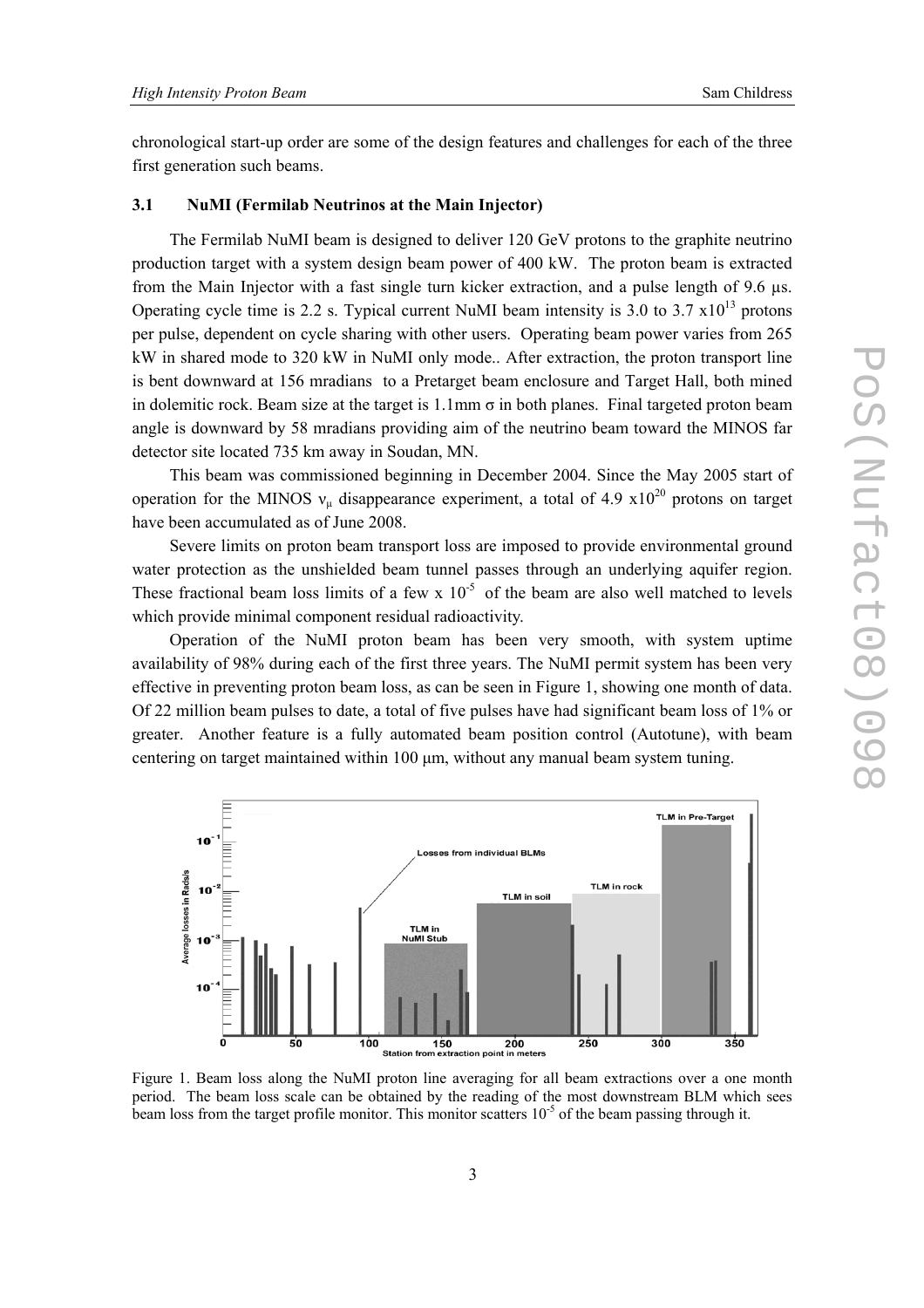#### **3.2 CNGS (CERN Neutrinos to Gran Sasso)**

The CERN CNGS proton beam delivers 400 GeV protons extracted from the SPS to the neutrino production target with a design beam power of 500 kW. Two beam extractions separated by 50 ms are provided for each acceleration cycle, with cycle repetition rate of 6.0 s. Design intensity is 2.4  $x10^{13}$  ppp for each extraction. Beam size at the target is 0.5mm sigma, with a batch length of 10.5 us. Due to the combination of intensity and higher beam energy, the CNGS beam is potentially damaging for a single mis-steered beam cycle, and requires significant attention to prevention of mis-steered beam and to targeting precision.

CNGS beam was commissioned efficiently during the summer of 2006, and is currently in the first extended data accumulation run for the Opera detector measuring  $v_{\mu}$  to  $v_{\tau}$  appearance.. The detector is located at Gran Sasso, Italy, 730 km from CERN. A total of 2.6 x  $10^{19}$  protons on target are planned for 2008 operation.

A very comprehensive beam interlock system is used to insure readiness for each CNGS beam pulse prior to extraction. The interlock system evaluates beam conditions in the SPS prior to extraction, kicker status, CNGS power converter status, target station and hadron stop readiness, plus transport line beam loss and trajectory for the previous pulse. Beam position is centered on the target to significantly less than 0.5mm, with inhibit of the 2nd extraction in a cycle for a first pulse offset by greater than this tolerance. Shown in Figure 2 is the robust CNGS proton beam optics design.



Figure 2. CNGS proton beam optics. Beta at focus in both planes = 10 m Sigma at  $400 \text{ GeV} = 0.5 \text{ mm}$ . Beam spot stability is well within 0.5 mm tolerance

## **3.3 T2K (Tokai to Kamioka)**

The T2K long baseline  $v_{\mu}$  to  $v_{e}$  appearance experiment will utilize a neutrino beam initially produced by targeting 30 GeV protons from the new J-PARC accelerator complex. Slated for start-up in April 2009, the initial beam system plan is for 450 kW, with design capability to accept future higher power beam with 50 GeV protons. Excellent progress is currently seen with the accelerator complex commissioning.

The significant primary beam challenge for T2K is due to a long 84.5 deg.bend needed in limited space to aim the beam toward the Super-Kamiokande detector at a distance of 295 km. This bend is accomplished by innovative design superconducting combined function magnets.